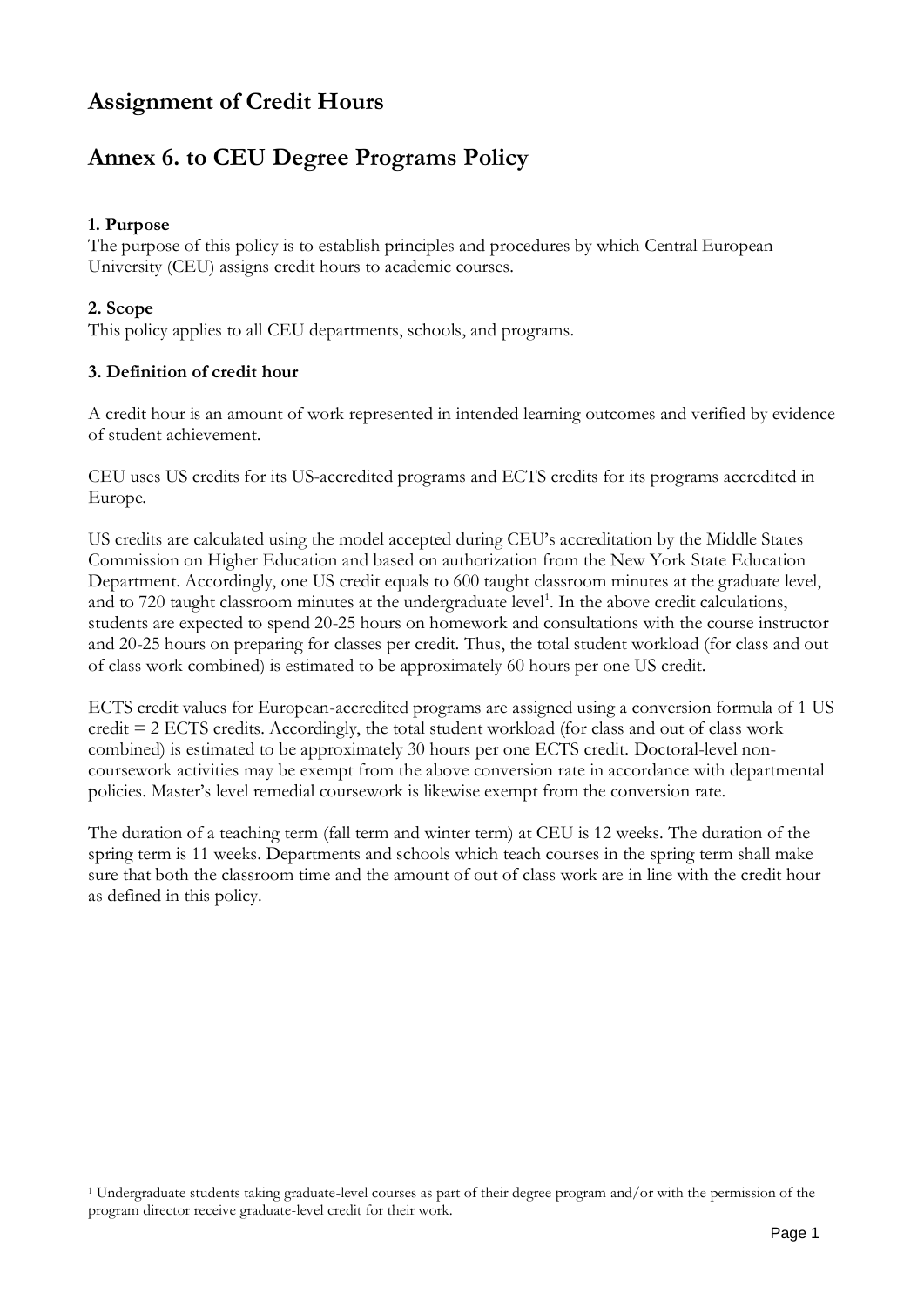#### **4. Class scheduling**

The instructional time for CEU graduate-level courses is one to two 50-minute sessions. The instructional time for CEU undergraduate courses is one 60-minute session.

The standard schedule of CEU classes is as follows:

For graduate-level courses<sup>2</sup>:

| $8:50 - 10:30$           | Morning slot I     |
|--------------------------|--------------------|
| $10:30 - 10:50$          | <b>Break</b>       |
| $10:50 - 12:30$          | Morning slot II    |
| $12:30 - 13:30$ (1 hour) | Lunch break        |
| $13:30 - 15:10$          | Afternoon slot I   |
| $15:10 - 15:40$          | <b>Break</b>       |
| $15:40 - 17:20$          | Afternoon slot II  |
| $17:20 - 17:40$          | <b>Break</b>       |
| $17:40 - 19:20$          | Afternoon slot III |

For undergraduate-level courses<sup>3</sup>:

| $8:20 - 9:20$   | Morning slot I     |
|-----------------|--------------------|
| $9:20 - 9:30$   | <b>Break</b>       |
| $9:30 - 10:30$  | Morning slot II    |
| $10:30 - 10:40$ | <b>Break</b>       |
| $10:40 - 11:40$ | Morning slot III   |
| $11:40 - 11:50$ | <b>Break</b>       |
| $11:50 - 12:50$ | Morning slot IV    |
| $12:50 - 13:50$ | Lunch break        |
| $13:50 - 14:50$ | Afternoon slot I   |
| $14:50 - 15:20$ | <b>Break</b>       |
| $15:20 - 16:20$ | Afternoon slot II  |
| $16:20 - 16:30$ | <b>Break</b>       |
| $16:30 - 17:30$ | Afternoon slot III |
| $17:30 - 17:40$ | <b>Break</b>       |
| $17:40 - 18:40$ | Afternoon slot IV  |

In scheduling classes, the following principles should be applied:

- Classes for the same course should not be scheduled on consecutive days. Exceptions can be granted by the Dean of Undergraduate Studies in case of bachelor's courses, Pro-Rector for Teaching and Learning in case of master's courses, and Pro-Rector for Research and Faculty in case of doctoral courses, based on pedagogical justification.
- The following slots are reserved for university-wide courses: Wednesday and Friday 9:00-10:50, and Friday 11:00-12:40. (In the academic year 2021/22, correspondingly with the above

<sup>2</sup> Foreign language courses can apply a different schedule. However, foreign language courses offered for credit must observe the taught classroom minute requirement specified in this policy.

<sup>3</sup> Foreign language courses can apply a different schedule. However, foreign language courses offered for credit must observe the taught classroom minute requirement specified in this policy.